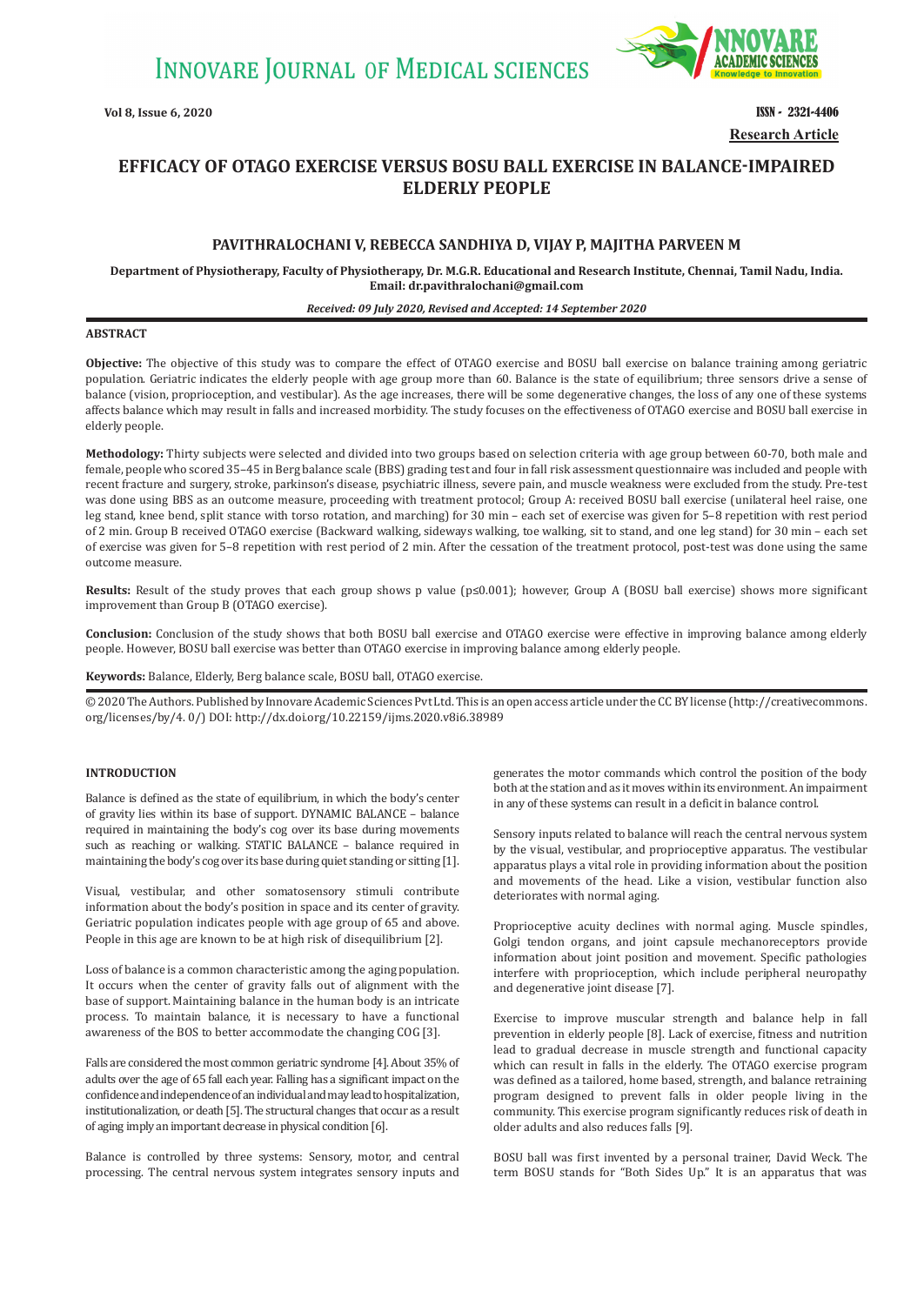designed for balance training within the athletic and recreational active population.

The design of the BOSU provides a solid plastic base integrated with an inflatable rubber hemisphere that resembles a halved Swiss ball. It is meant that BOSU ball can be used on either side: The dome or the platform. The use of the BOSU balance trainer has become increasingly popular among fitness and medical personnel [10].

In clinical practice, many different balance devices are used such as wobble boards, soft mats, tilt boards, and BOSU balls. Proprioceptive exercises on unstable surfaces (Swiss ball or BOSU ball) have been shown to improve flexibility, balance, and lower limb strength [11].

Unstable surfaces like BOSU ball have been used to increase the neuromuscular stress in the core muscles compared with a stable surface. Performing exercises on an unstable surface have been proposed to increase proprioceptive demands and stress the muscles to a greater extent than preforming exercises on a stable surface. The BOSU ball will stress the core muscles more than a linear plane, such as floor, to improve trunk stability, and balance [12].

In the aging population, the BOSU ball plays an important role in improving the balance and also improves their functional fitness. Using the ball for rehabilitation purposes, after injury or surgery in any population also can be an effective application of the equipment [13].

The Berg balance scale (BBS) was developed in 1989 to measure balance in the elderly. The scale consists of 14 observable tasks common to daily life activities and used to evaluate functional balance.

BBS is a reliable, valid, and widely used tool. The validity of this test for screening the balance ability of older adults is well established. Although the BBS was originally developed to measure balance in the elderly, it is now commonly used to measure balance in people with varying conditions and disabilities.

The maximum score that can be achieved is 56, and each item possesses an ordinary scale of five alternatives which vary from 0 to 4 points. The test is simple, easy to administer, and accompanies the evolution of older patients.

The score is zero if the patient needs any assistance to stand, and 4 if the patient is able to stand independently. A score below 45 is considered as evidence of altered balance and predictive of falls [14].

#### **METHODOLOGY**

Thirty subjects were selected and divided into two groups based on selection criteria with age group between 60 and 70, both male and female, people who scored 35 and 45 in BBS grading test and 4 in fall risk assessment questionnaire was included and people with recent fracture and surgery, stroke, parkinson's disease, psychiatric illness, severe pain and muscle weakness which were excluded from the study. Pre-test was done using BBS as an outcome measure, proceeding with treatment protocol; Group A received bosu ball exercise (unilateral heel raise, one leg stand, knee bend, split stance with torso rotation, and marching) for 30 min – each set of exercise was given for 5–8 repetition with rest period of 2 min. Group B received OTAGO exercise (Backward walking, sideways walking, toe walking, sit to stand, and one leg stand) for 30 min – each set of exercise was given for 5–8 repetition with rest period of 2 min. The study was conducted for 4 weeks (5 days/week). After the cessation of the treatment protocol, post-test was done using the same outcome measure. The statistics were done based on the data collected. The collected data were tabulated and analyzed using both descriptive and inferential statistics. All the parameters were assessed using Statistical Package for the Social Science (SPSS) version 24. Paired t-test was adopted to find the statistical difference within the groups and independent t-test (student t-test) was adopted to find the statistical difference between the groups.

#### **BOSU ball exercise**

- All these exercises were done initially with support; later, it was progressed to without support.
- 1. Unilateral heel raise
	- Place one foot on the ball
	- Raise the heel which is placed on the floor and lower<br>• Repeat it for  $5-8$  times
	- Repeat it for 5-8 times.
- 2. Marching
	- Stand on the ball
	- Start to march (20 counts)
	- Repeat it for 5-8 times.
- 3. Knee bend
	- • Stand on the ball
	- Bend both knees
	- Maintain the position for 10 counts
	- Repeat it for 5-8 times.
- 4. Split stance with torso rotation
	- • Place one leg on the ball
	- Rotate your trunk with arms raised
	- Repeat it for 5-8 times
- 5. One leg stand
	- Stand on the ball
	- Raise one leg
	- Hold it for 10 counts
	- Repeat it for 5-8 times.

#### **OTAGO exercise**

- All these exercises were done initially with support, later it was progressed to without support.
- 1. Backward walking
	- Walk backwards
		- Repeat it for 5 times.
- 2. Sideways walking
	- • Walk sideways
	- Repeat it for 5 times.
- 3. One leg stand
	- Stand on one leg Repeat it for 5 times.
	-
- 4. Toe walking • Walk on toes
	- Repeat it for 5 times.
- 5. Sit to stand
- - Sit on the chair and stand up Repeat it for 5 times.
	-

## **RESULTS**

Table 1 reveals the mean, standard deviation (S.D), t-test, and p-value of the BBS between pre-test and post-test within Group A (\*\*\*- p≤0.001).

There is statistically highly significant difference between the pre-test and post-test values within Group A (\*\*\*- p≤0.001).

Table 2 reveals the mean, standard deviation (S.D), t-test, and p-value of the BBS between pre-test and post-test within Group B (\*\*\*- p≤0.001).

There is statistically highly significant difference between the pre-test and post-test values within Group B (\*\*\*- p≤0.001).

### **Group A-BOSU ball exercise and Group B-OTAGO exercise**

Table 3 reveals the mean, standard deviation (S.D), t-test, degree of freedom, and p-value of the BBS between Group A and Group B in pretest and post-test.

This table shows that there is no significant difference in pre-test values of the BBS between Group A and Group B (**\***p>0.05).

It shows statistically highly significant difference in post-test values of the BBS between Group A and Group B (\*\*\*- p≤0.001).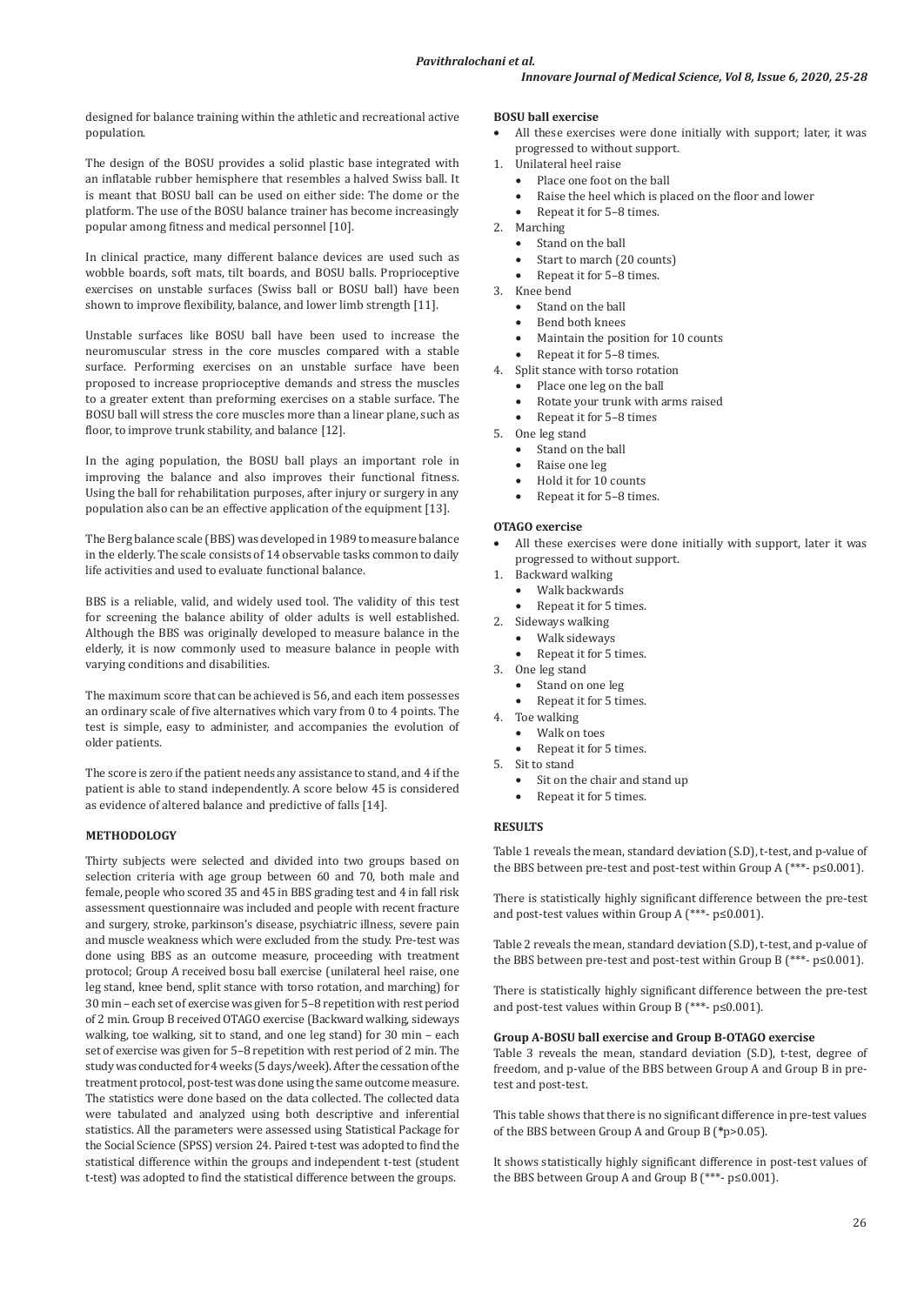### **Table 1: Comparison of berg balance scale score between pretest and post-test within Group A**

| $Group-A$ Pre-test                                       |                   |  | Post-test t-test Significance |  |  |
|----------------------------------------------------------|-------------------|--|-------------------------------|--|--|
|                                                          | Mean S.D Mean S.D |  |                               |  |  |
| Berg balance 38.0 2.36 45.73 3.45 20.14 0.000**<br>scale |                   |  |                               |  |  |

## **Table 2: Comparison of berg balance scale score between pretest and post-test within Group B**

| $Group-B$                                        | Pre-test |  | Post test         |  | t-test Significance |
|--------------------------------------------------|----------|--|-------------------|--|---------------------|
|                                                  |          |  | Mean S.D Mean S.D |  |                     |
| Berg balance 37.86 2.49 41.13 3.72 7.92<br>scale |          |  |                   |  | $0.0002**$          |

### **Table 3: Comparison of berg balance score between Group A and Group B in pre-test and post-test**

| #BSS          | $*Group - A$ |  |          |  |  | "Group-B t-test df Significance                                                      |
|---------------|--------------|--|----------|--|--|--------------------------------------------------------------------------------------|
|               | Mean S.D     |  | Mean S.D |  |  |                                                                                      |
| Pre-test 38.0 |              |  |          |  |  | 2.36 37.86 2.49 0.144 28 0.8852<br>Post-test 45.73 3.45 41.13 3.72 2.065 28 0.0008** |

From the data analysis, on comparing Group A and Group B who underwent BOSU ball and OTAGO exercise obtained the mean difference of (7.73) and (3.27) in BSS, respectively. Group A and Group B reveal that "t" value of BBS (20.14) and (7.92), p value of BBS (0.000\*\*) and (0.0002\*\*), respectively. Each group shows p value (p≤0.001); however, Group A shows more significant than Group B. Hence, the study accepts the alternative hypothesis and rejects null hypothesis.

## **DISCUSSION**

Geriatric population indicates people with age group of 65 and above. As individuals age, they tend to become increasingly sedentary which contributes to impaired balance. Balance impairment in older adults estimates a prevalence range between 20% and 50%. Loss of balance is a common characteristic among the aging population. Improving the balance will help to decrease the risk from falling.[15,16]

Evidence from various studies reported that exercises has been shown to improve the balance of older individuals.

OEP is effective for the reduction of the incidence of falls among senior citizens with a history of falls, identified by Dadgari *et al*.

Paterson *et al*. stated that when joint flexibility decreases with age, with the potential to affect normal daily function, older adults do maintain the ability to improve flexibility through exercises.

Rozzi *et al*. found that balance training may be used to restore ankle stability; hence, it may also improve the ability of proprioceptive pathways that were affected, resulting in improvement in balance and decrease in sway parameters. Soderman *et al*. investigated the use of balance board training in the prevention of traumatic lower extremity injuries.

The purpose of a training program with the physioball (BOSU) should not be to gain strength but to gain stability, improve balance, and to improve proprioceptive capabilities stated by Behm *et al*.

Stanek *et al*., measured center of pressure (COP) and average sway velocity and found that BOSU ball seemed to be most challenging one



**Fig. 1: Comparison of berg balance scale score between pre-test and post-test within Group A**



**Fig. 2: Comparison of berg balance scale score between pre-test and post-test within Group B**



**Fig. 3: Comparison of berg balance score between Group A and Group B in pre-test and post-test**

in terms of both COP and sway velocities. The frequent inversioneversion directional changes and associated peroneal muscular activity monitored by proprioceptors and the protective musculature will induce an increased activation of the afferent pathways and thereby